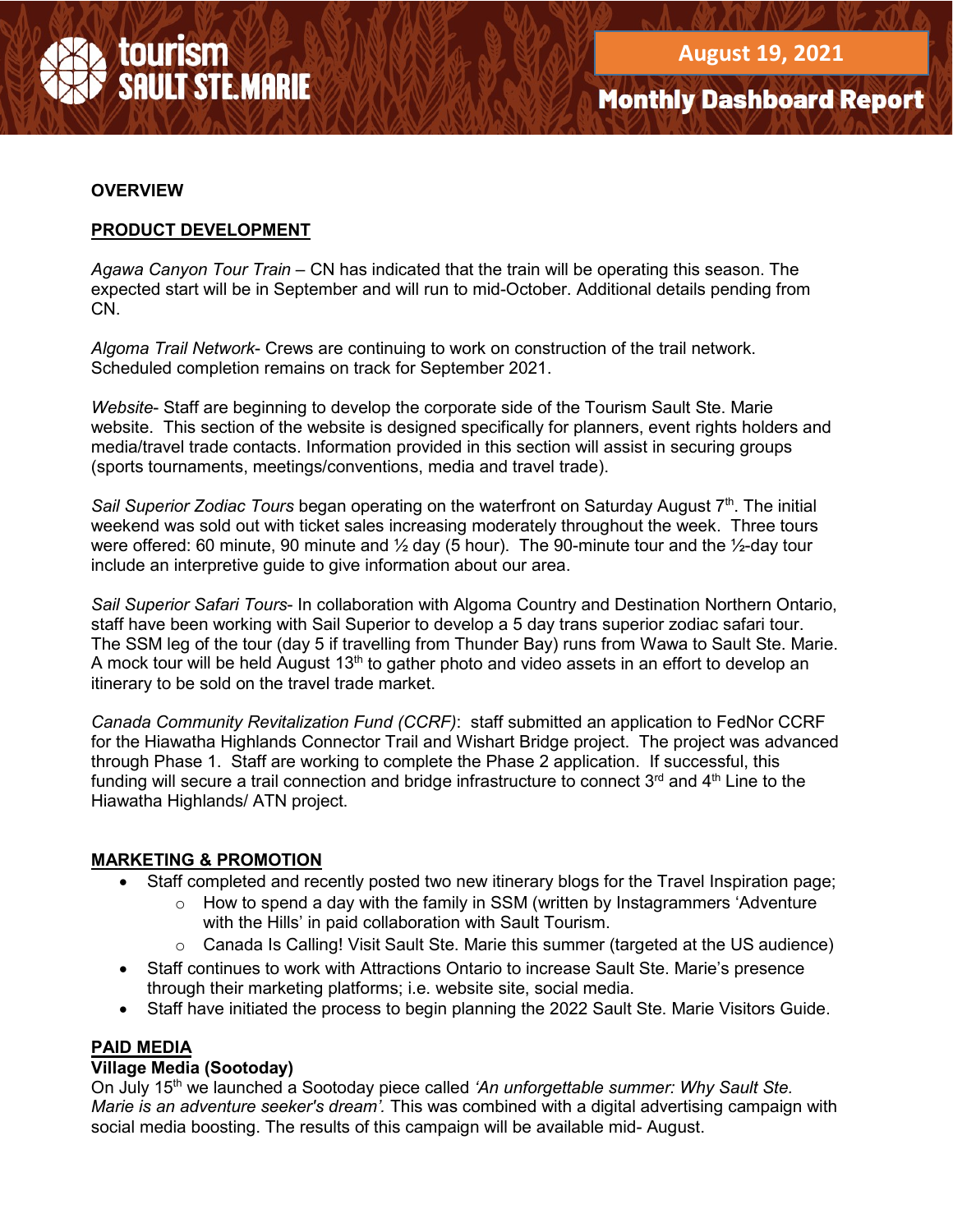https://www.sootoday.com/spotlight/an-unforgettable-summer-why-sault-ste-marie-is-anadventure-seekers-dream-3957180

• Village Media: 1,129 website click-throughs to Saulttourism.com to date

# **BlogTO**

On July 13th we launched a BlogTO piece called *'How to spend 36 hours in the Soo'.* This was combined with social media posts and a newsletter/ https://www.blogto.com/travel/2021/07/36-hours-sault-ste-marie-ontario/

Metrics to date:

- BlogTO: 1,288 website click-throughs to Saulttourism.com to date
- BlogTO: The Instagram posts added around 100 new followers to the SSM Tourism account.

## **Coming Up:**

- Narcity Video (filmed at the end of July) and scheduled to be release August 16-20
- Narcity fall colours content piece
- Continuing with Expedia advertising until the end of August

### **Media FAM/ Earned Media**

- No notable FAM or earned media during July.
- Gabriela Ghisi is a diverse media influencer that will be visiting Sault Ste. Marie in Augustpaid for through Attractions Ontario. Her visit will focus on local attractions registered through AO including the Canadian Bushplane Heritage Museum.

## **Website (July Statistics)**

27,287 users (330% increase from June)

- 55,217 page views (290% increase from June)
	- Canada 84%, US 11.6% (Michigan 24%)
	- Within Canada: Ontario 88%, Quebec 9%,
	- By City: (GTA around 40%)Toronto 25%, SSM 9%, Brampton 7%, Mississauga 5%, Montreal 5%

Primary drivers:

- Paid Search drove 8,307 users to the website
- Social media drove 5,469 users to the website, mostly via Facebook. This was up from 3,198 click-throughs in June.
- Organic Search drove 5,181 to the website
- Referrals: 1,934 click-throughs from other websites up from 860 in June. Some of main referrals websites were:
	- o SooToday (570 users)
	- o NorthernOntario.Travel (423 users, up from 240 in June)
	- o Agawatrain (315 users up from 187 in June)
	- o Narcity (145 users)
	- o WelcometoSSM.com (87 users similar to 74 in June)
	- $\circ$  SAH.on.ca (59)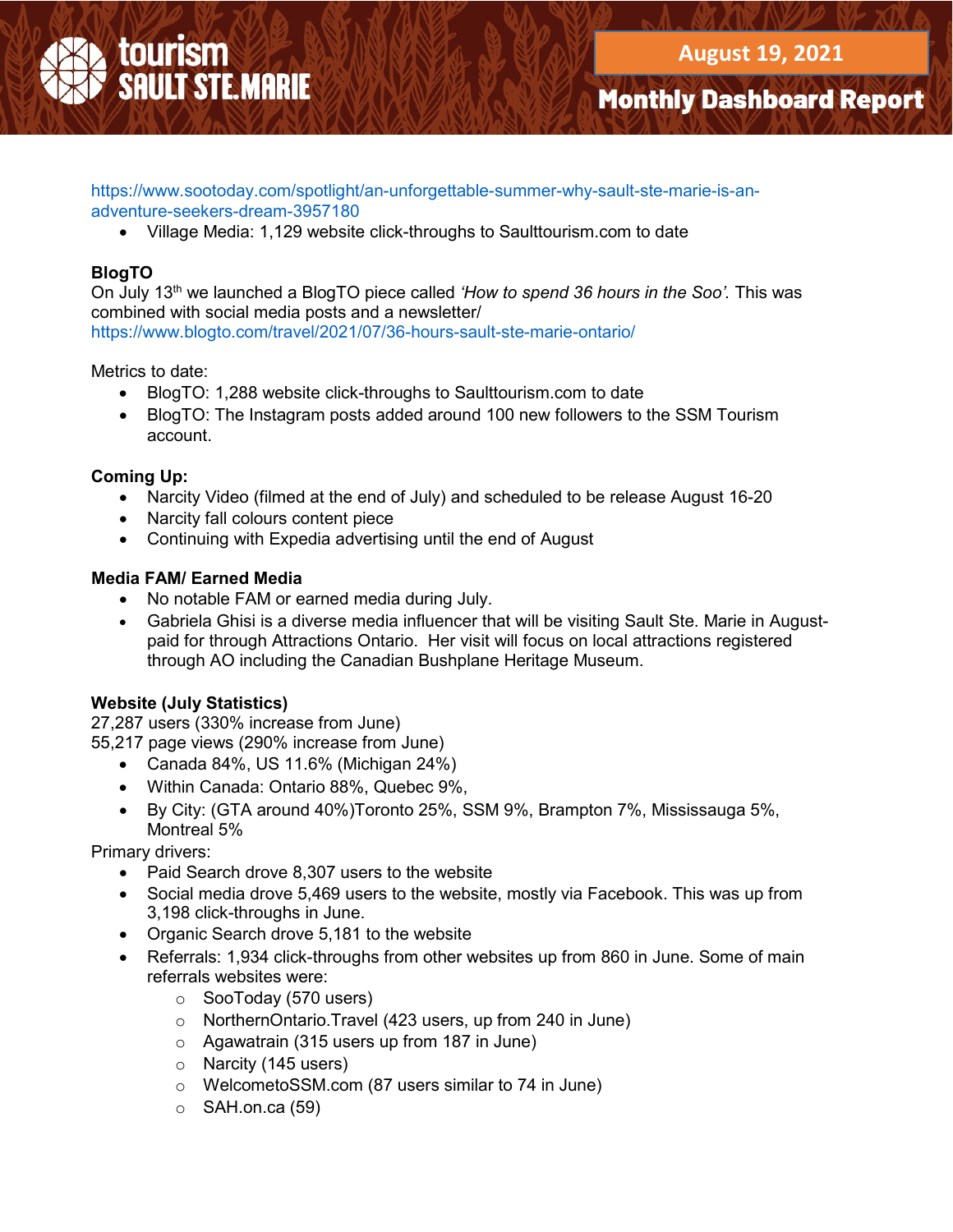# **Instagram (July 2021)**

- 11,760 page follows
- 224K accounts reached (up 119%)

### **Facebook (July 2021)**

- 28,029 followers (144 new followers)
- 487k accounts reached

### **Paid Social (Facebook)**

- 7 paid promotions
	- o Narcity Summer article
	- o Sail Superior ticket giveaway
	- o Sail Superior Book today
	- o Sail Superior (to US)
	- o Paddling Travel Inspiration article on website
	- o Canada Is Calling (Targeting US audience)
	- o Instagram post boost
	- o To date we have spent \$4,661 (via Cavera's account, running through July) and \$2,057 on paid search (via Cavera) out of the total budget of \$19,000

### **GROUP TOURS & SALES**

Bus Tour Groups: Staff have continued to keep connected to incoming bus tour groups and develop fall itinerary options. Road Scholar has unfortunately cancelled their 2021 program due to the uncertainty of the border opening.



Tourism Sault Ste. Marie is in Sault Sainte Marie, Ontario.<br>Published by IG Sault Ste. Marie, ON  $\bigcirc$  0 - 30 July at 07:13 - Instagram - 0 )<br>Gotta get down on Friday<br>Everybody's lookin' forward to the long weekend, long weekend' 》 Check out our amazing patios which have sprung up like oasis's all over the city! Some, like the ing give you an awesome view of our murals.  $\frac{1}{2}$  See man



Staff have confirmed alternative itinerary option for a tour group (coming 2x) in September

### **SPORTS TOURISM AND SPECIAL EVENTS:**

Undisclosed Bid Opportunity: Staff have started to develop bid contents to submit a proposal to host a Provincial level championship event in Sault Ste. Marie in spring 2022. Letters of intent are due August  $13<sup>th</sup>$  with full bid package submitted by August  $27<sup>th</sup>$ .

### **OTHER TOURISM INITIATIVES**

- In collaboration with the Ontario Tourism Innovation Lab and Algoma Country, Sault Ste. Marie will be launching a regional "Spark" Mentorship and Grant Program to encourage individuals, small businesses and non-profits to apply with their new tourism ideas for the region.
- Staff is working with the 4 Culture Group ( Bushplane, Ermantinger Clergue, Art Gallery of Algoma and SSM Museum) to promote "the Attraction Passbook", a discounted admissions voucher. The coupon will be available online on our website, attraction site and Attractions Ontario for customers to utilize.
- Staff has reached out to the Downtown Association and the Chamber of Commerce to collaborate on making Sault Ste. Marie's Downtown core a Bicycle Friendly Business Area; an Ontario by Bike Certification.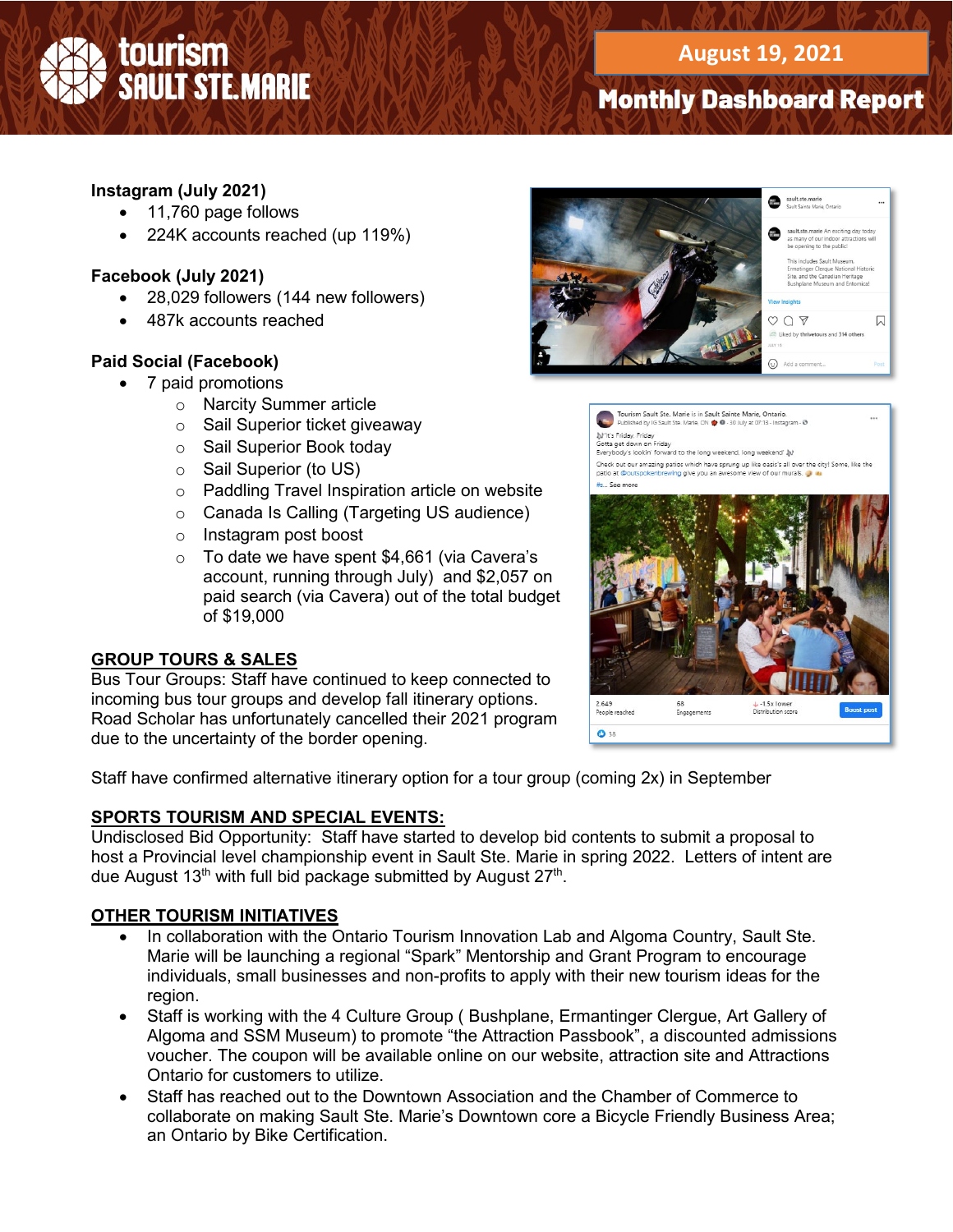

### **Film:**

Feature Film: Status: In progress Room Nights: currently this film has generated 1360 room nights with an anticipated estimate of 1400 by the time of completion of the film.

Feature Film: Do Not Disturb Status: In progress Room Nights: To date this film has generated 375 room nights with more to come

Feature Film: Upcoming Film

Status: Scouting

Staff have completed film scouts in the area generating 3 nights in July and 3 in August with production scheduled for the end of September,

## **Occupancy Report**